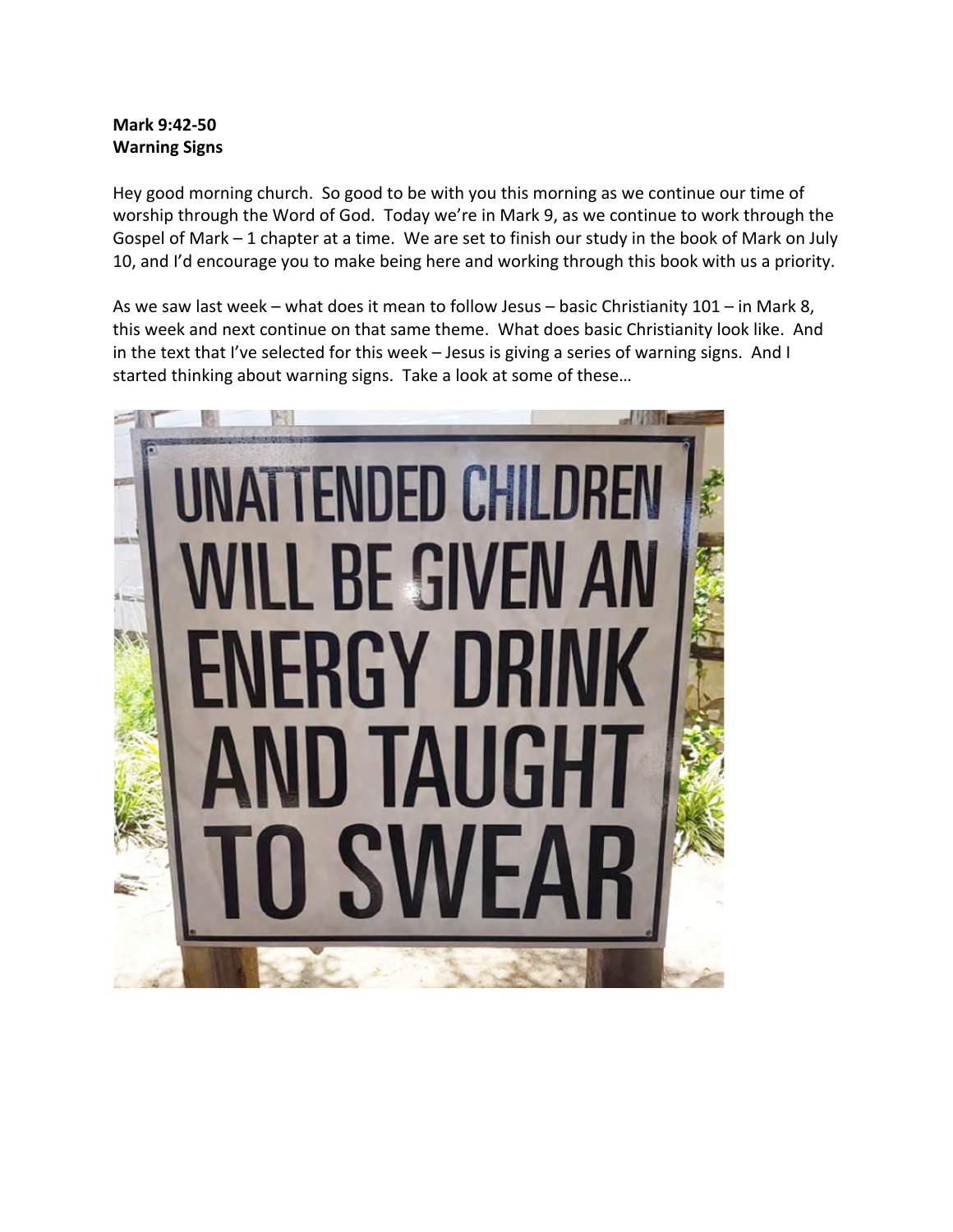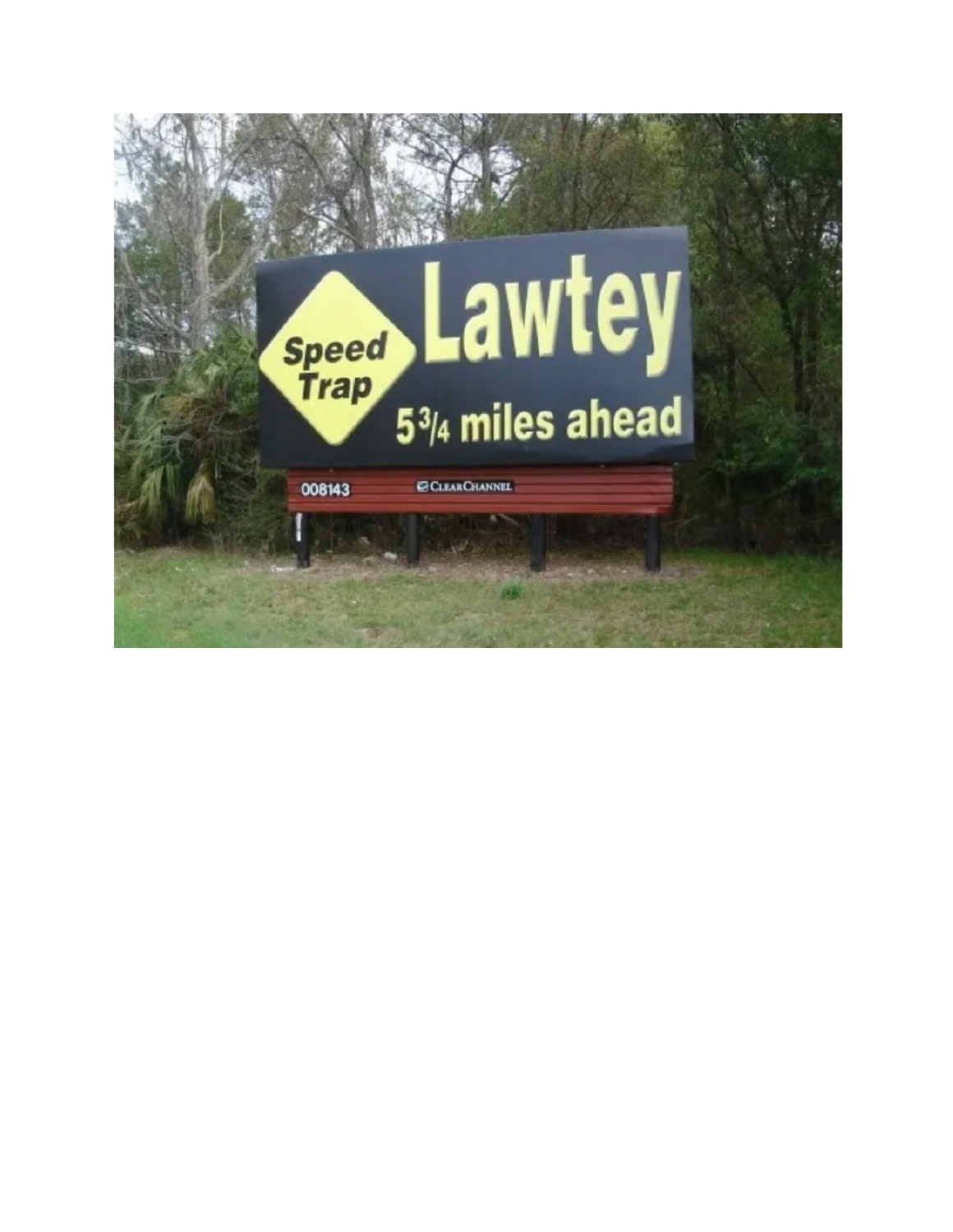

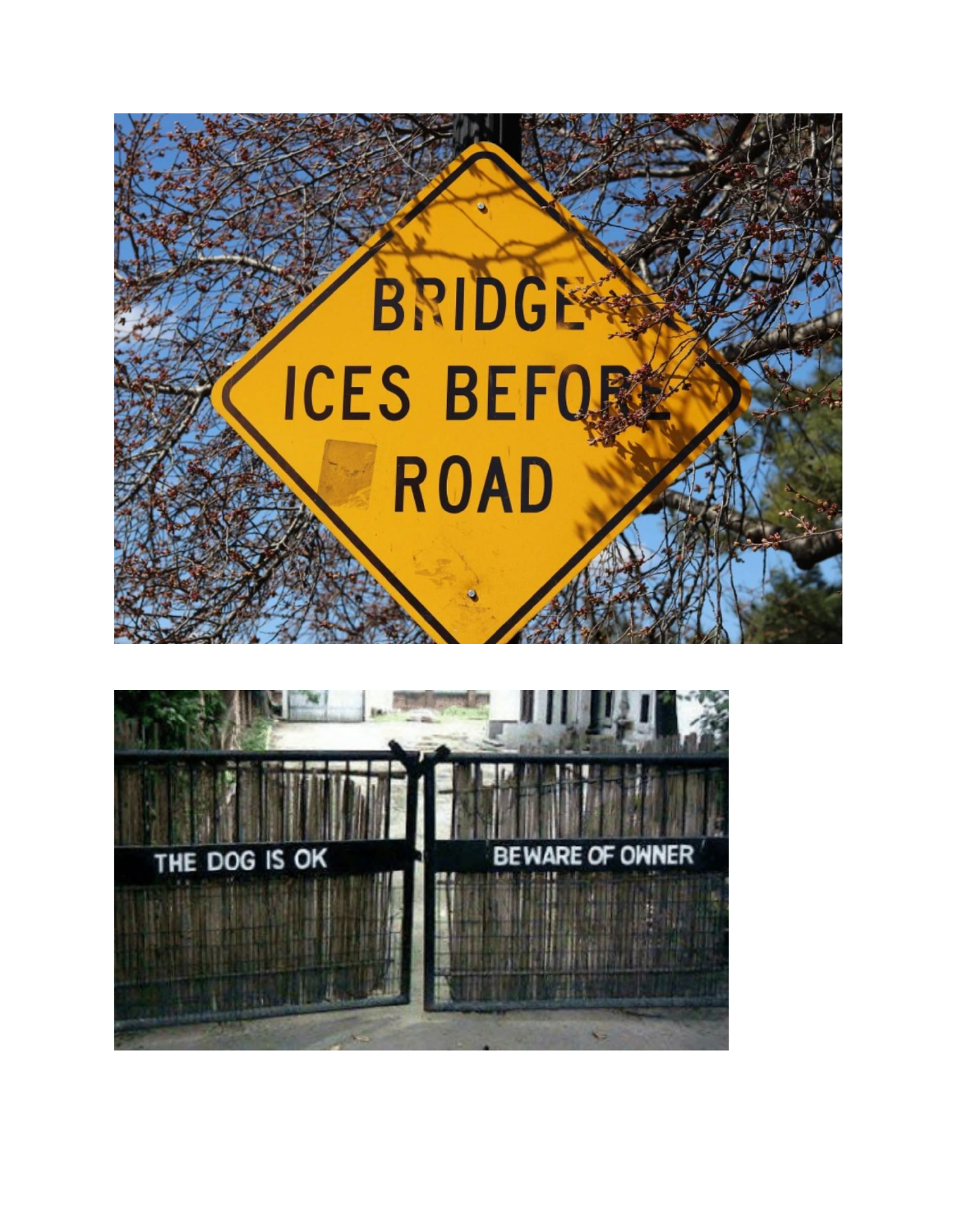So, I started down this path of why we pay attention to some warnings but ignore others. All about risk management – what signs we ignore and what signs we pay attention to. (1) Our opinion of the downside of ignoring it – notice I said opinion not reality. (2) Our likelihood of ignoring it. And maybe (3) our own personal experiences.

And while I found some funny warning signs here – Jesus in Mark 9 gives us some not so funny warnings. A warning about how we live our own lives for him – influencing people for their good and God's glory – and how we guard our own lifestyles.

If you have a Bible – I invite you to turn with me to Mark 9. I will be in the CSB this morning. If you are using a device – my encouragement to you is to go to the CSB on your device. I'm going to read a handful of verses starting at 9:42 – 9:50

#### **READ Mark 9:42-50**

Warnings from Jesus

 $42$  "But whoever causes one of these little ones who believe in me to fall away  $$ it would be better for him if a heavy millstone were hung around his neck and he were thrown into the sea.

<sup>43</sup> "And if your hand causes you to fall away, cut it off. It is better for you to enter life maimed than to have two hands and go to hell, the unquenchable fire. $\mu$  45 And if your foot causes you to fall away, cut it off. It is better for you to enter life lame than to have two feet and be thrown into hell. $\mathbb{I}^4$  And if your eye causes you to fall away, gouge it out. It is better for you to enter the kingdom of God with one eye than to have two eyes and be thrown into hell, <sup>48</sup> where their worm does not die, and the fire is not quenched. $h$   $49$  For everyone will be salted with fire.[j]]

 $50$  Salt is good, but if the salt should lose its flavor, how can you season it? Have salt among yourselves, and be at peace with one another."

### **PRAY**

So we have in these verses a series of warnings that Jesus gives us and the first is how we influence people – specifically other Christians and newer Christians.

### **Godly Influence**

All of us influence people – whether we know it or not. And right here in 9:42 Jesus gives us an incredible warning about how we influence people.

- Whoever this is a warning that all of us need to hear
- Causes influences or leads others
- Little Ones not specifically children, but children certainly are included more generally Christians and even newer Christians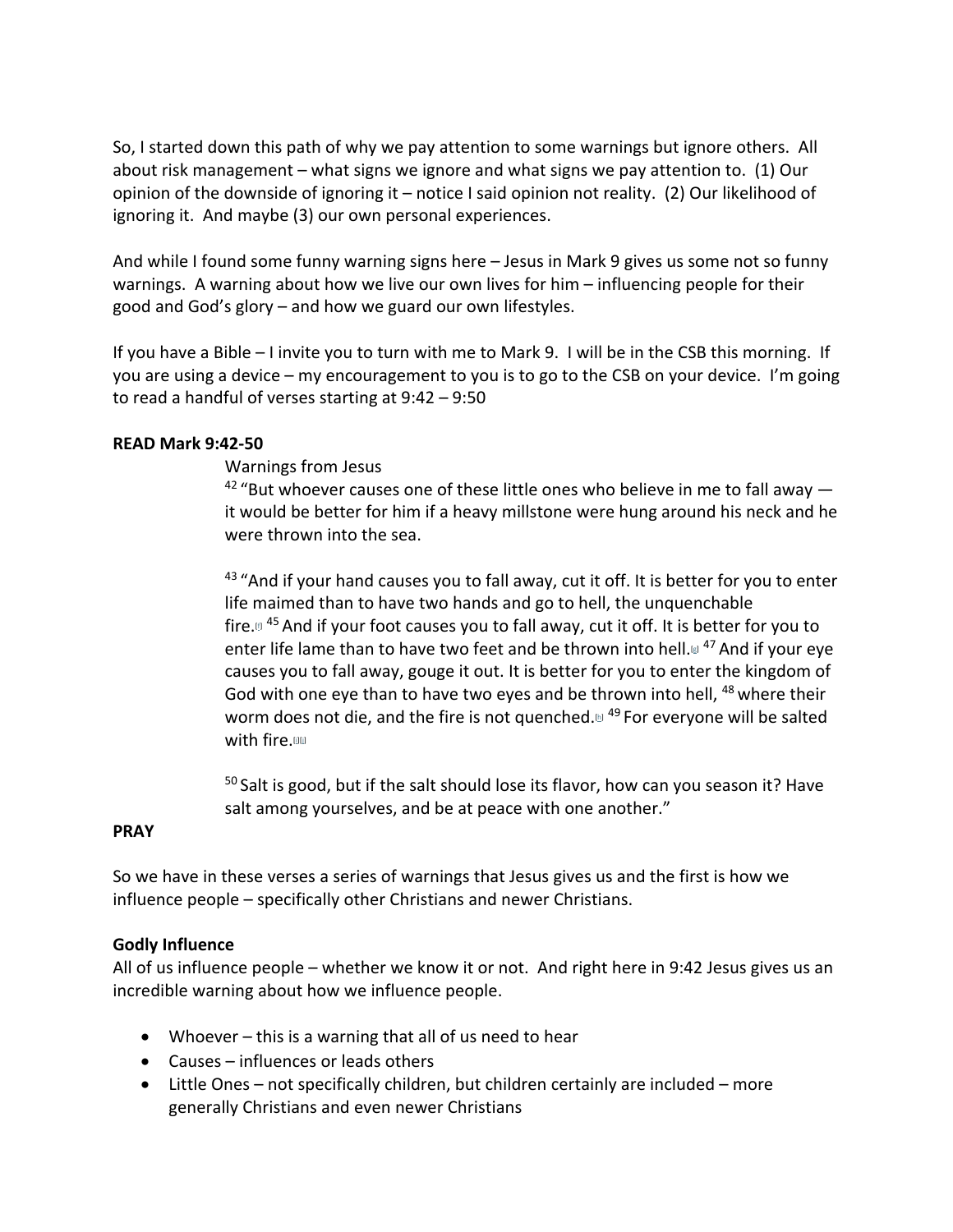- Fall Away Some translations say to sin or to stumble It's clear here that Jesus is referring to leading people, influencing people, in a way that is inconsistent with the Scriptures and the Gospel. Influencing people in a way that leads them to sin, and to denying the Gospel.
	- o Things we commit and things we omit

The Warning – you'd just as well have been drowned in the ocean.

And see, **I think the motivation for influencing people in a Godly way – this motivation must be love. Love for God and a love for others**. Not sentimentalism – but real Biblical love. Not like go along to get along kind of thing. But real Biblical love for people.

- Love that risks
- Love that encourages
- Love that challenges
- Love that speaks truth in the context of relationship
- Love that builds upon truth
- Love that sacrifices

In John 13 – after washing his disciples' feet – Jesus gives them a new command. To love each other. To love as he loved them – laying his life down for them. And Jesus said "By this, everyone will know that you are my disciples if you love one another."

We have to allow the Scriptures to give us our definition of love.

**<sup>4</sup>** Love is patient, love is kind. Love does not envy, is not boastful, is not arrogant, **<sup>5</sup>** is not rude, is not self-seeking, is not irritable, and does not keep a record of wrongs. **<sup>6</sup>** Love finds no joy in unrighteousness but rejoices in the truth. **<sup>7</sup>** It bears all things, believes all things, hopes all things, endures all things. **<sup>8</sup>** Love never ends.

You want to influence people in a Godly way – allow your love for God to lead to a Biblically rooted love for them.

And while you do – guard your own lifestyle

### **Guard Your Own Lifestyle**

Jesus gives us this extreme example of how we are to guard our own lifestyle – how we live. And while, he's certainly not suggesting we start chopping off our limbs – I think he's unquestionably telling us that sin needs to be dealt with seriously! All of it. From the "little" stuff to the "major" stuff. All of it needs to be dealt with seriously! And to be clear – a blind guy with no hands or feet can and will still sin – because sin starts in the heart.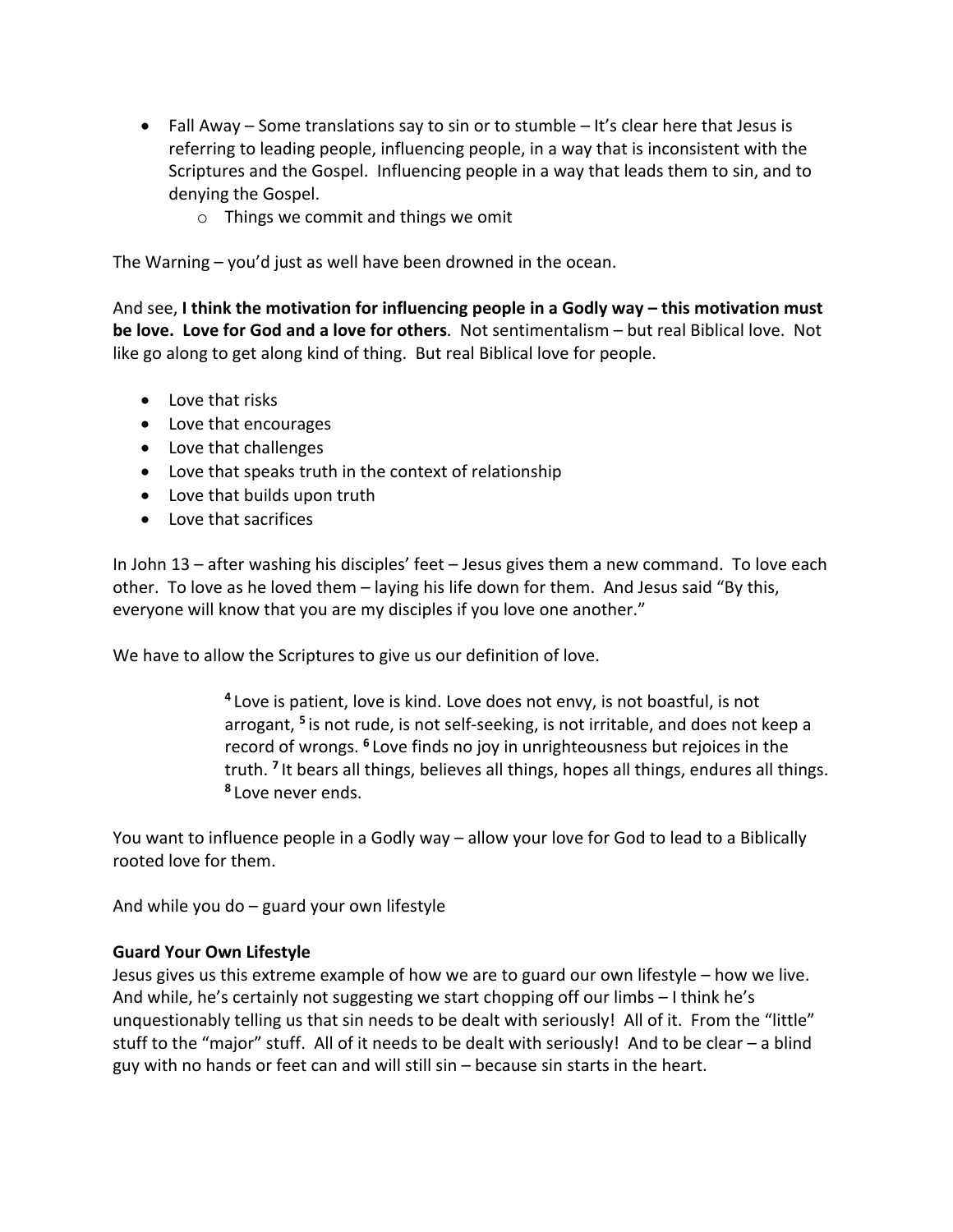James reminds us that sin starts in the heart – when we're drawn away and enticed by our own evil desires.

And so Jesus' warning sign here – he's talking about first believing – turning from our own sinful desires, lifestyles, choices – and turning to Him. Removing anything and everything that would get in our way of following Him. Similar to last week's scripture that we looked at.

But then – he's talking about long-term repentance and obedience. There should be a pattern of repentance and obedience in the life of a Christian. As we allow the Holy Ghost to keep changing us – **focusing not on instant perfection but progression in Godliness**. As we see that we're not the same person we were 1 or 2 months ago – or maybe even 3 or 5 years ago. We see this ongoing pathway of repentance and obedience as a major part of our life with Christ.

We guard our own lifestyle and we remove anything that prevents us from following Jesus in obedience.

And the reason this matters is because **hell is real and it will be absolutely horrifying**. To describe the horrifying nature of hell – Jesus quotes Isaiah 66

- Hell Gehenna the Valley of Hinnom the unquenchable fire
	- $\circ$  This was a place of horrifying wickedness, child sacrifice, all kinds of pagan stuff
	- o That eventually became Jerusalem's garbage dump where trash would be burned
	- o And the fire burned nonstop
- We have to see this warning sign with the horrifying nature that Jesus intends. Hell is real. Hell will be horrifying. We can't ignore this warning. For the one whose life is marked by turning from Jesus and running to sin – the unquenchable fire waits.

**Sin is serious.** Sin isn't something to be played around with or kept around. Like you'd never tell a guy with an unhealthy food addiction to just leave the bag of Oreo's in the pantry. You can ignore them. No, you like empty the pantry. You cut it all out.

Or the guy or girl that's looking at terrible stuff on the internet – just keep it there in case you get bored or something. Nonsense – we tell people to get rid of your computer. Get a flip phone. Disconnect the internet at your house. Drop Netflix. Start reading books instead.

### **Illustration – Dude and his wife and his porn addiction.**

Take radical steps to deal with the sin in your own life – as a new Christian and in an effort for ongoing obedience – as we allow the Word of God and the Holy Spirit to shape us, and to change us.

# **The Sacrifice**

In Verse 49 – Jesus says that everyone will be salted with fire. Now I've read several different opinions on this verse and where I'm landing is that this is a reference to one of the Jewish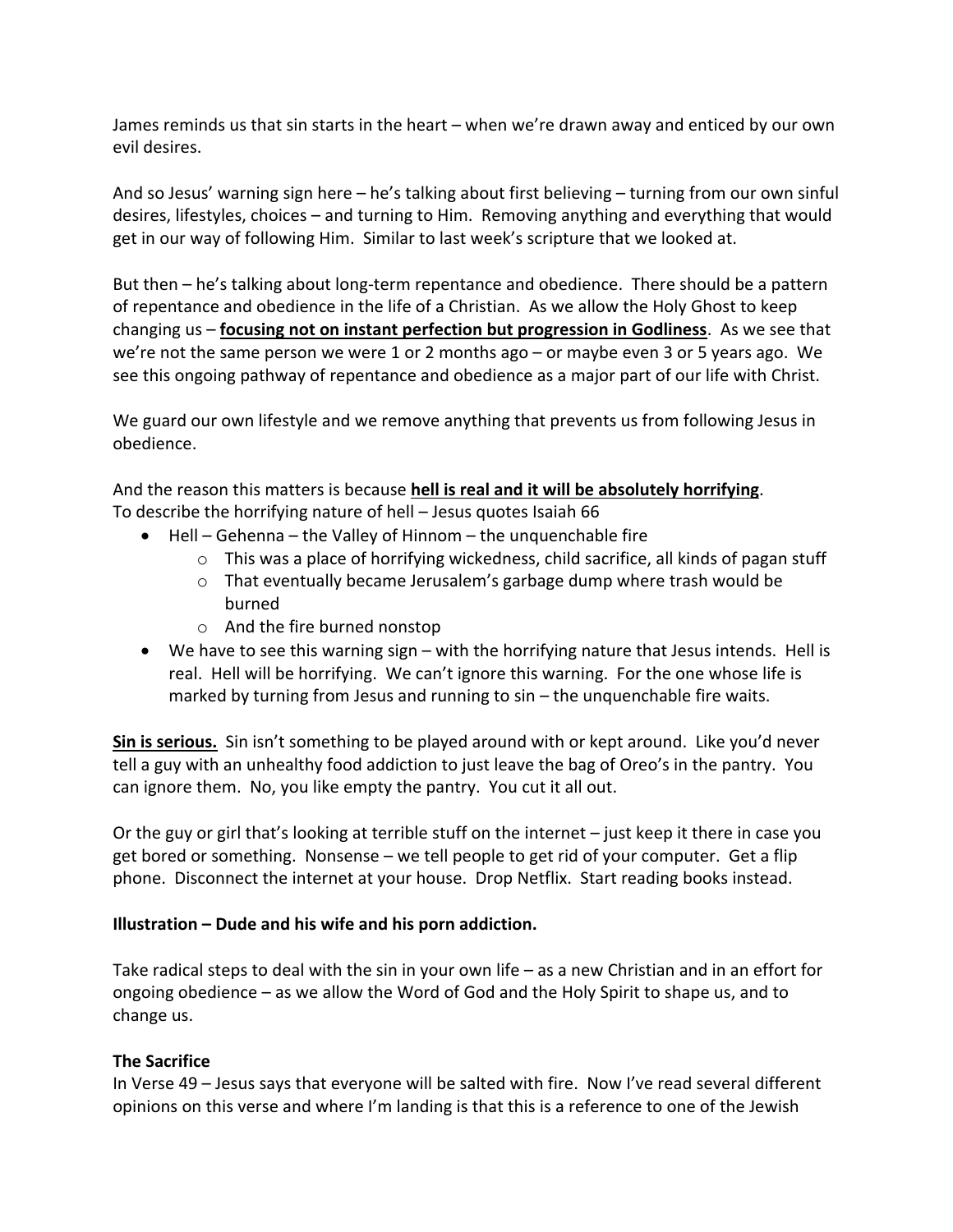sacrifices required in Leviticus. Leviticus is the  $3<sup>rd</sup>$  book of the Bible – contains the instruction of God's people in worship, in offering and instructions to the religious leaders of God's people.

And in Lev. 2:13 – in describing one of the offerings, or one of the sacrifices we read "You are to season each of your grain offerings with salt". Later in this same verse it's referred to as the salt of the covenant.

And so where I land on this verse  $-$  that we are salted with fire  $-$  is that we are to sacrifice ourselves for the glory of God and the good of others. We are the sacrifice – and we are salted with fire – as we submit to God, as we obey the instruction of the Lord, as we follow Jesus regardless of the cost.

Fire burns. Fire hurts (I was a bit of a pyro when I was a kid – have the scars to prove it). But fire also purifies. And Peter as an older man, pastor, gives us this similar picture in 1 Peter 1:6-7

> **6** You rejoice in this, a even though now for a short time, if necessary, you suffer grief in various trials **<sup>7</sup>** so that the proven character of your faith—more valuable than gold which, though perishable, is refined by fire—may result in praise, glory, and honor at the revelation of Jesus Christ.

### **Don't Lose Your Flavor, and Don't Be A Jerk!**

Jesus is giving us another warning here. Says – don't lose your flavor. Don't lose your influence. To be clear – we don't ever sacrifice this book – but we don't have to be jerks about it.

Live at peace with one another. In the church, and outside of the church. Live at peace. Rejoice in the gifting of others,. Rejoice in the blessing of God over your friends and family's lives. Celebrate the grace and mercy and sovereign provision of God over people you know. It's easy to be a jerk. It's easy to fall into jealousy, maybe even bitterness when you see others thriving in ways you wish you'd be thriving. But the call to follow Christ is a call to focus on God and others – not a call to focus on ourselves.

Here's how Paul puts it in Romans 12. He would say, under the caption "Behave Like a Christian" in some translations (note that the headings are added after the fact so they can vary a bunch from translation to translation) – Behave like a Christian:

### **READ Romans 12:9-18**

**<sup>9</sup>** Let love be without hypocrisy. Detest evil; cling to what is good. **<sup>10</sup>** Love one another deeply as brothers and sisters. Take the lead in honoring one another.  $11$  Do not lack diligence in zeal; be fervent in the Spirit; $\alpha$  serve the Lord. **<sup>12</sup>** Rejoice in hope; be patient in affliction; be persistent in prayer. **<sup>13</sup>** Share with the saints in their needs; pursue hospitality. **<sup>14</sup>** Bless those who persecute